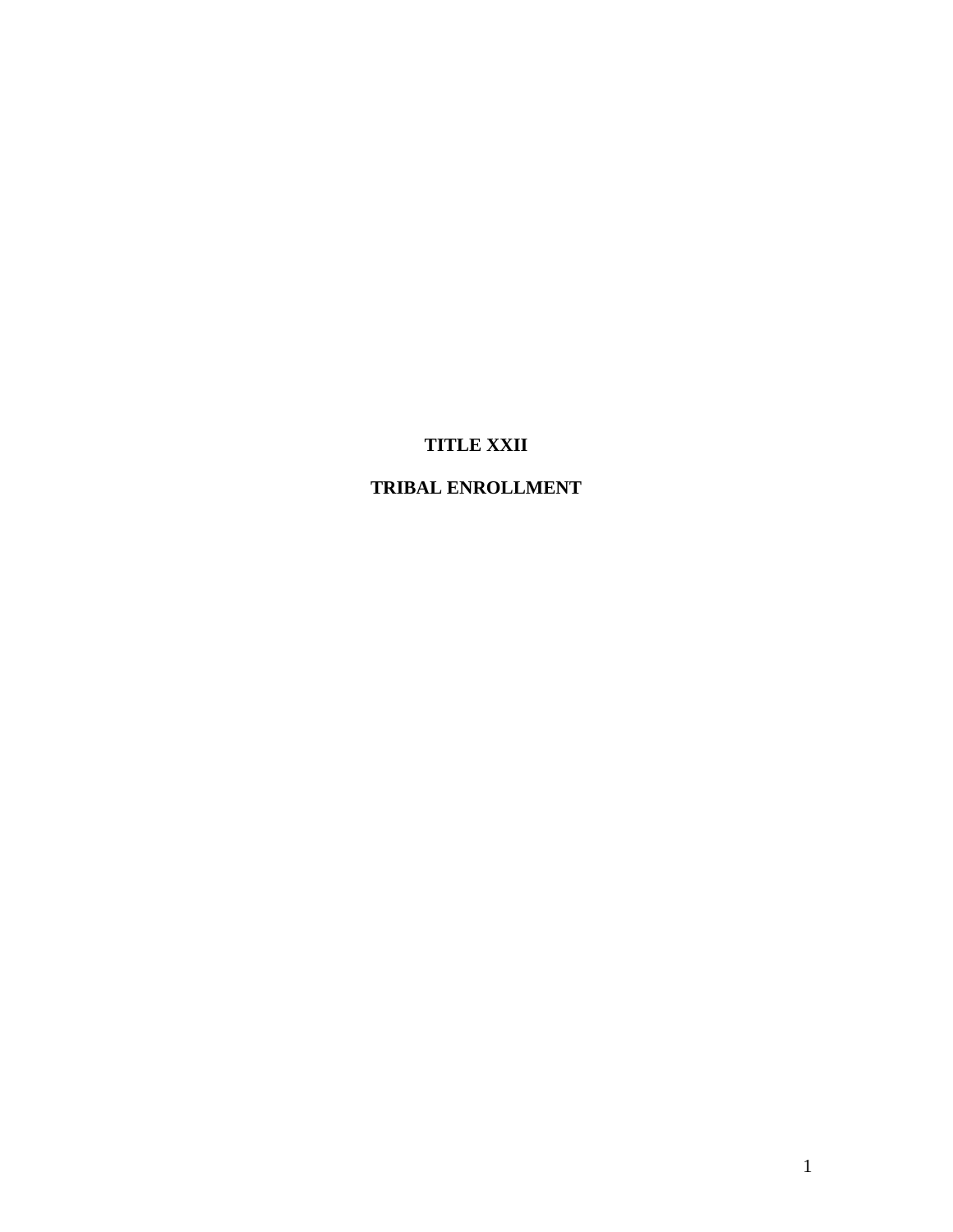# **Title XXII Table of Contents**

| <b>CHAPTER 1.</b> |                      |  |
|-------------------|----------------------|--|
| $§22 - 1 - 1.$    |                      |  |
| $$22-1-2.$        |                      |  |
| $622 - 1 - 3$ .   |                      |  |
| <b>CHAPTER 2.</b> |                      |  |
| $§22 - 2 - 1.$    |                      |  |
| $$22-2-2.$        |                      |  |
| $$22-2-3.$        |                      |  |
| $622 - 2 - 4$ .   |                      |  |
| $$22-2-5.$        |                      |  |
| $$22-2-6.$        |                      |  |
| $$22-2-7.$        |                      |  |
| $$22-2-8.$        |                      |  |
| $$22-2-9.$        |                      |  |
| $$22-2-10.$       |                      |  |
| $§22 - 2 - 11.$   |                      |  |
| $$22-2-12.$       | COMMENCING AN APPEAL |  |
| $$22-2-13.$       |                      |  |
| $$22-2-14.$       |                      |  |
| <b>CHAPTER 3.</b> |                      |  |
| $§22 - 3 - 1.$    |                      |  |
| $$22-3-2.$        |                      |  |
| $$22-3-3.$        |                      |  |
| $$22-3-4.$        |                      |  |
| $$22-3-5.$        |                      |  |
| $$22-3-6.$        |                      |  |
| $$22-3-7.$        |                      |  |
| $$22-3-8.$        |                      |  |
| $$22-3-9.$        |                      |  |
| $$22-3-10.$       |                      |  |
| $$22-3-11.$       |                      |  |
| $$22-3-12.$       |                      |  |
| $$22-3-13.$       |                      |  |
| <b>CHAPTER 4.</b> |                      |  |
| $§22 - 4 - 1.$    |                      |  |
| $$22-4-2.$        |                      |  |
| <b>CHAPTER 5.</b> |                      |  |
| $$22-5-1.$        |                      |  |
| $$22-5-2.$        |                      |  |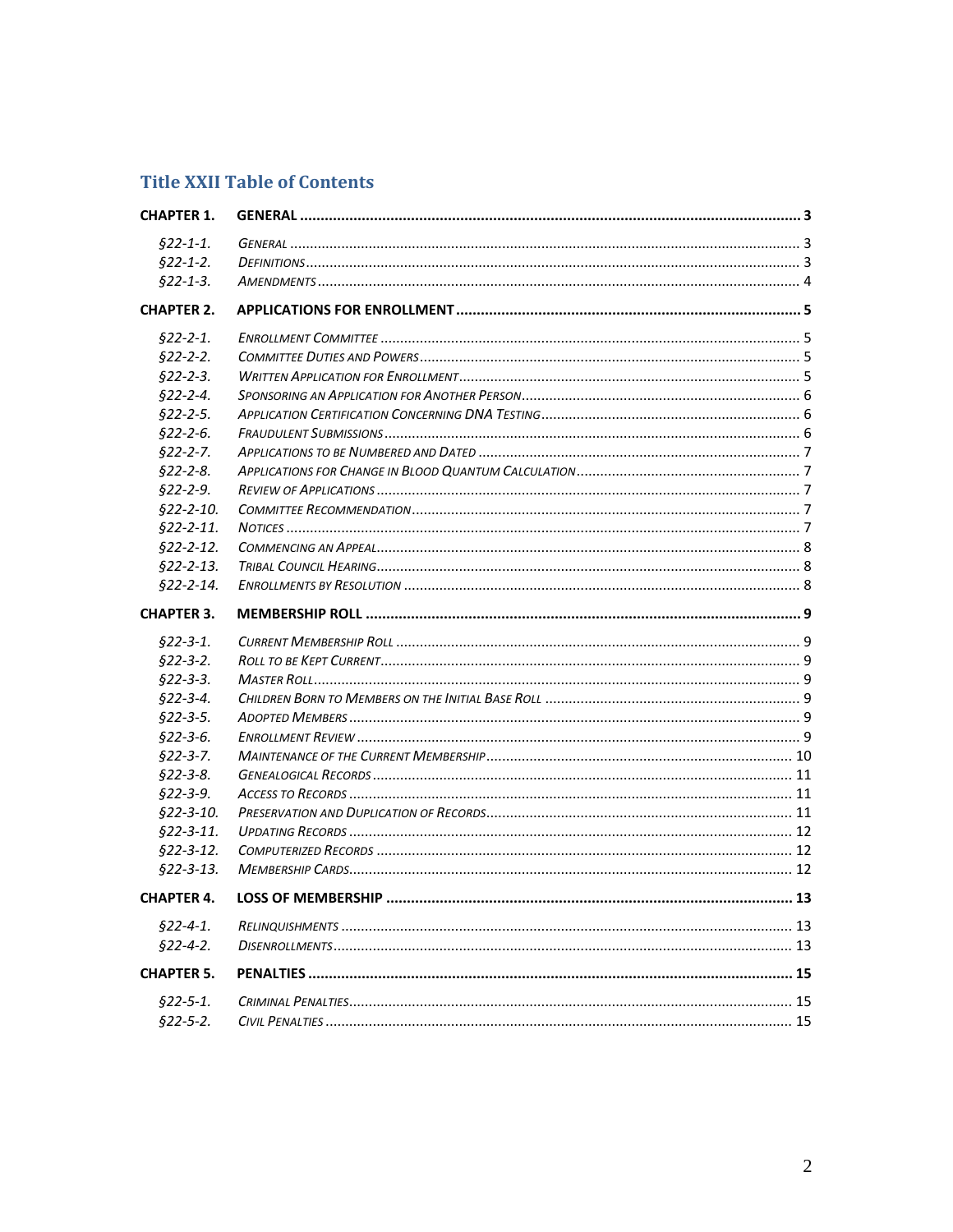# <span id="page-2-0"></span>**CHAPTER 1. GENERAL**

<span id="page-2-1"></span>*§22-1-1. General*

- (1) Pursuant to the authority vested in the Tribal Council of the Mississippi Band of Choctaw Indians by the Tribe's Revised Constitution and Bylaws, and particularly by Article III, Section 2, thereof, the Tribal Council hereby enacts this Title of the Tribal Code to establish rules and procedures governing membership and enrollment in the membership of the Tribe.
- (2) Any person who applies for membership who otherwise qualifies for membership but who has been enrolled as a member of another Indian Tribe may be enrolled as a member of the Tribe provided that he relinquishes in writing his membership in the other Indian Tribe, and that the relinquishment is approved as may be provided for under the laws and/or regulations of the other Indian Tribe. Any member of the Tribe who subsequently becomes a member of another Indian Tribe and shares in any benefits in land or money as a member of such other Tribe shall be disenrolled from the Tribe; *provided*, however, that any member of the Tribe who subsequently becomes a member of another Tribe but has not shared in any benefits from that Tribe shall be given an opportunity to relinquish the membership in the other Tribe in order to prevent disenrollment from the Mississippi Band of Choctaw Indians.

# <span id="page-2-2"></span>*§22-1-2. Definitions*

- (1) *Applicant* means the person seeking to be enrolled;
- (2) *Appellant* means a person who is appealing the Committee's decision to reject his application for Tribal enrollment;
- (3) *Challenger* means a tribal member who submits evidence that would disqualify another member from continued tribal membership with the MBCI;
- (4) *Committee* means the Enrollment Committee established by this Title;
- (5) *Current Roll* means the roll of all living members of the Tribe;
- (6) *DNA* means deoxyribonucleic acid, which is a nucleic acid that carries the genetic information in the cell and is capable of self-replication and synthesis of ribonucleic acid (RNA);
- (7) *DNA Testing* means genetic testing that is used to establish a biological relationship;
- (8) *Enrollment Officer* or *Officer* means the person appointed by the Chief to handle enrollment records. The Chief may, at his discretion, either hire a person or designate a current Tribal employee to perform the duties of the Enrollment Officer;
- (9) *Initial Base Roll* means the roll as compiled as of January 1, 1940;
- (10) *Master Roll* means the roll of all enrolled members of the Tribe, both living and deceased;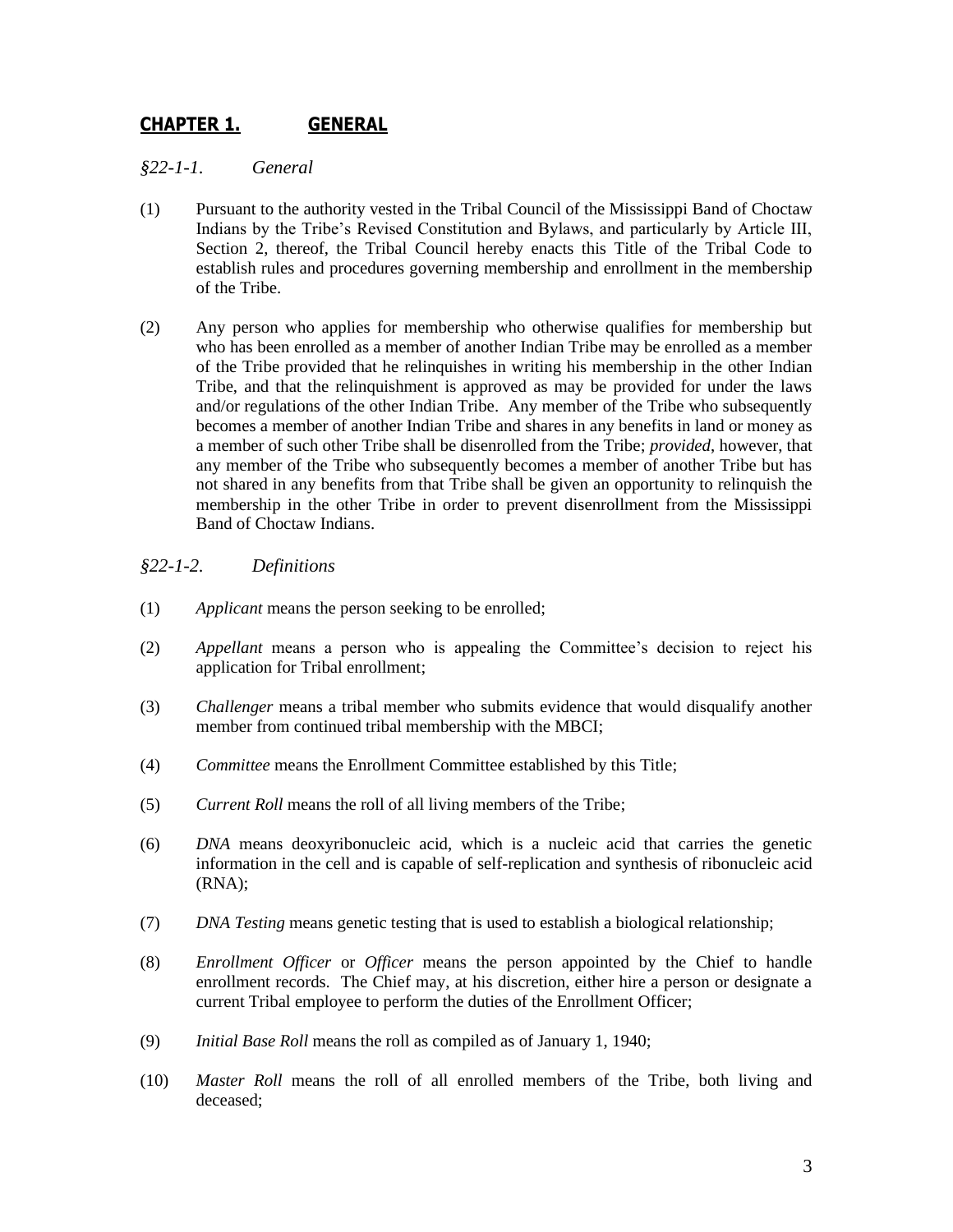- (11) *Sponsor* means the applicant's spouse, parent, recognized guardian, next of kin, descendent, executor or administrator of estate, or any Tribal member who files an application for enrollment or appeal on behalf of another person; and
- (12) *Tribe* means the Mississippi Band of Choctaw Indians (MBCI);

# <span id="page-3-0"></span>*§22-1-3. Amendments*

This Chapter may be amended by the Tribal Council only after notification to members of the Tribe in a newspaper of general circulation of consideration of the proposed change(s) and only by a two-thirds vote of the members of the Council present and voting.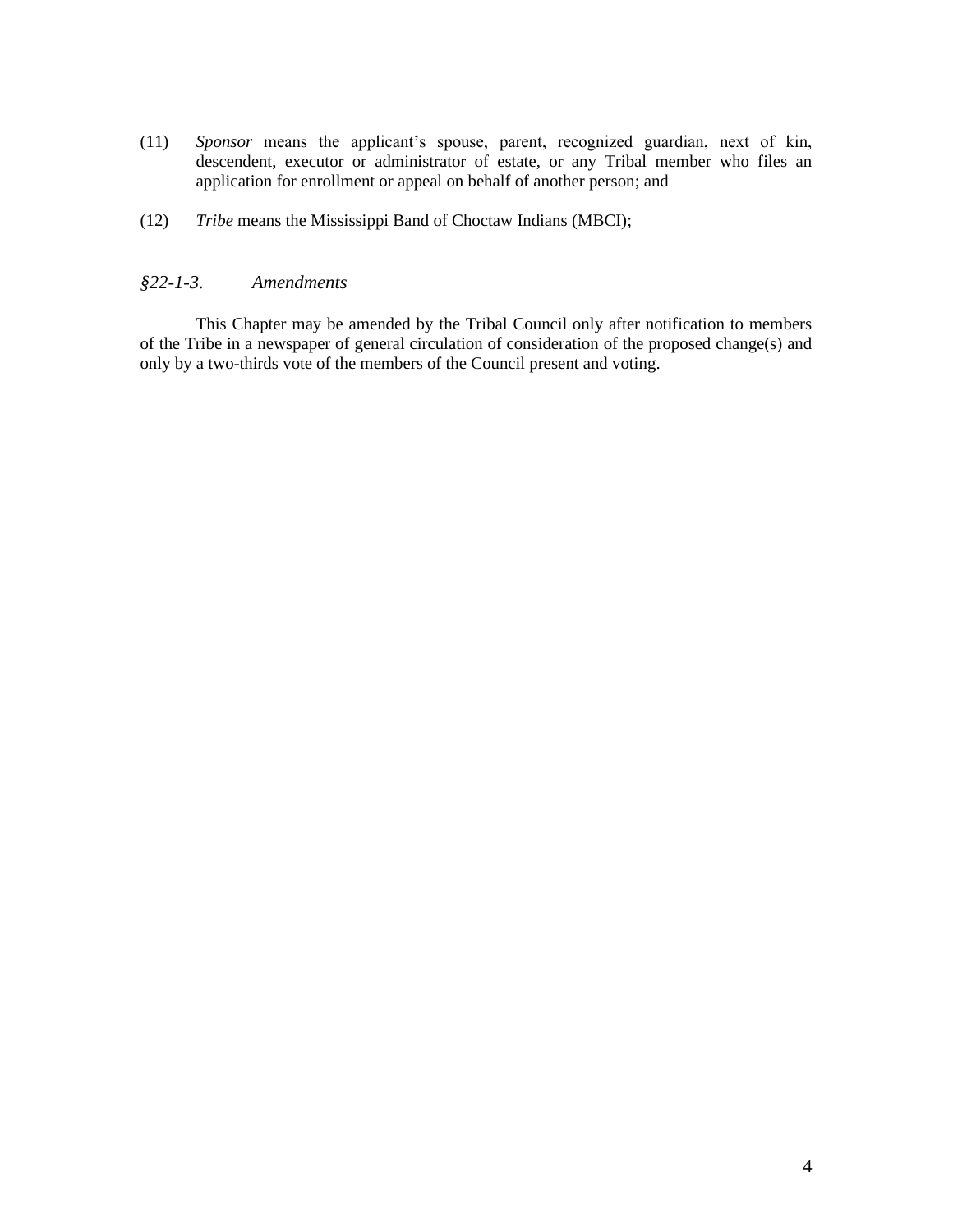# <span id="page-4-0"></span>**CHAPTER 2. APPLICATIONS FOR ENROLLMENT**

#### <span id="page-4-1"></span>*§22-2-1. Enrollment Committee*

The Tribal Council hereby delegates to the Enrollment Committee the authority to provide by Committee resolution for recommendations for the enrollment of persons in the Tribe, the rejection of applications for enrollments in the Tribe, relinquishments of enrollment and disenrollment. The Committee shall be composed of five (5) persons nominated by the Chief and confirmed by the Tribal Council, who shall serve four (4) year terms commencing in January of 1996. The Chief shall also maintain on his staff an Enrollment Officer to work with the committee and the Council on questions of enrollment.

#### <span id="page-4-2"></span>*§22-2-2. Committee Duties and Powers*

The Committee is authorized and directed to make and promulgate all necessary rules and regulations for establishing eligibility for membership and enrollment, to establish basic standards and requirements of proof necessary to determine eligibility and to prescribe forms of application for enrollment, in conformity with this Title.

#### <span id="page-4-3"></span>*§22-2-3. Written Application for Enrollment*

A separate written application for enrollment on a form approved by the Committee shall be filed with the Committee by or on behalf of each person applying for enrollment as a member of the Tribe. All persons not listed on the census roll of January 1, 1940, who request membership in the Tribe must file an application. There will be no deadline established for filing enrollment applications, except when an enrollment cutoff date has been authorized by the Tribal Council for a Tribal distribution of funds or for other purposes. At a minimum, the application must show the following:

- (1) All names by which the applicant is known;
- (2) The address of the applicant;
- (3) The degree of MBCI blood the applicant purports to have;
- (4) The names and roll numbers of all Mississippi Choctaw ancestors whose names appear on the January 1, 1940, census roll, together with the name of MBCI ancestors in generations between that roll and the applicant;
- (5) The names of the Tribes, roll numbers and degrees of Indian blood of any Tribes other than MBCI;
- (6) Ancestry chart;
- (7) Consent to DNA testing as a precondition to enrollment, as well as after enrollment if the need arises;
- (8) The signatures of the applicant or the applicant's sponsor or sponsors;
- (9) The date of filing of the application;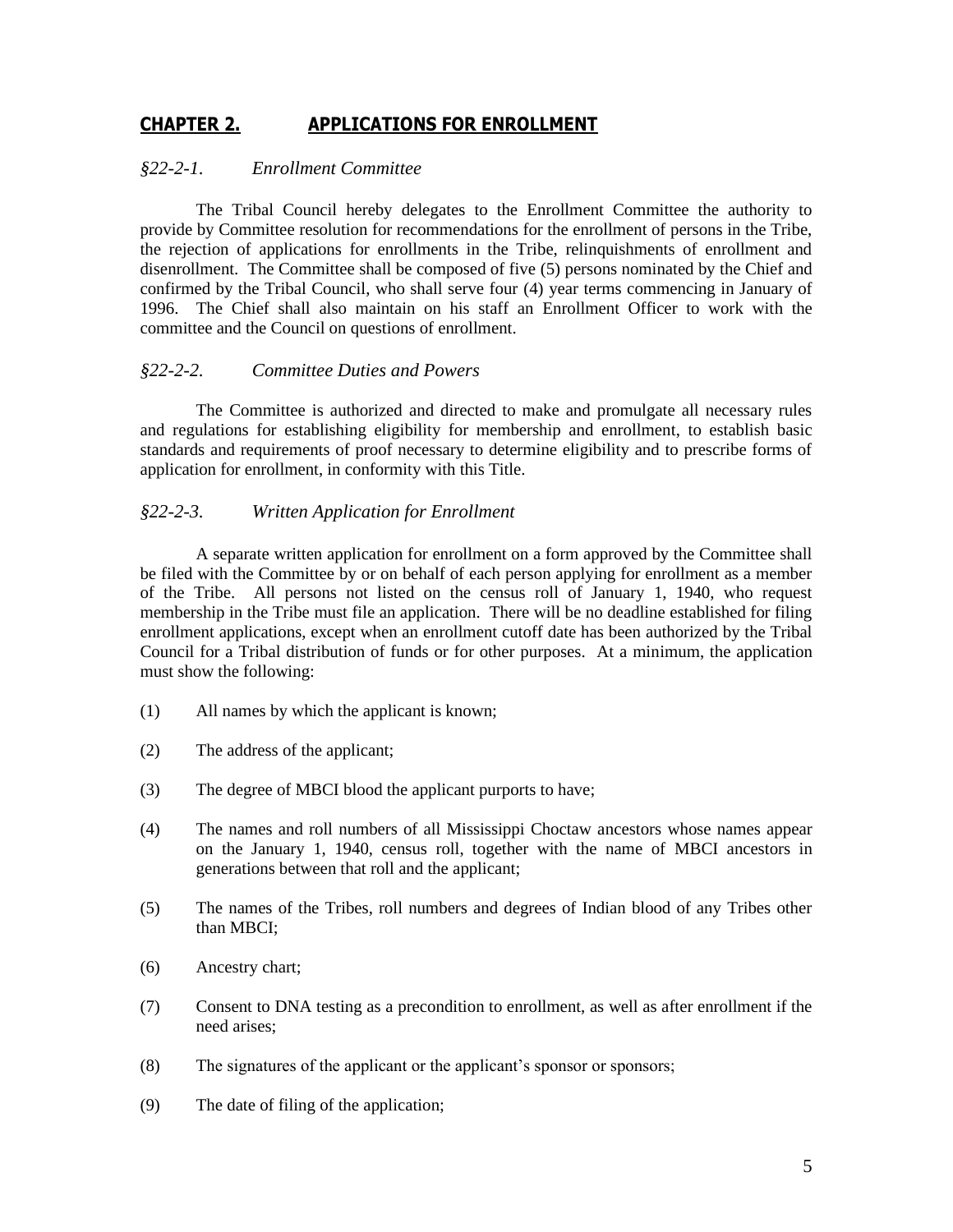- (10) certified copy of long form birth certificate;
- (11) copy of Social Security card; and
- (12) if an applicant's biological parent is an enrolled member of the Tribe and is not listed on the applicant's long form birth certificate, a certified copy of a court order establishing paternity or maternity on the basis of DNA Test results.

### <span id="page-5-0"></span>*§22-2-4. Sponsoring an Application for Another Person*

Applications for enrollment for minors or other persons in need of assistance or for deceased persons, may be completed and filed by the natural parents, adoptive parents, guardian(s), descendants or other sponsor of such person. If both natural parents are alive, except in the case of a legal child adoption for which the record has been sealed, both must sign the application; if only one is alive, that one must sign the application.

# <span id="page-5-1"></span>*§22-2-5. DNA Testing*

- (1) DNA Testing Required. All living applicants must test with each biological parent listed on the applicant's long form birth certificate who is contributing to the MBCI blood quantum of the applicant, provided that two parents who were assigned the same sex at birth cannot both contribute to an applicant's MBCI blood quantum. DNA Test results shall be sent directly to the Enrollment Officer from a laboratory accredited by the American Association of Blood Banks ("AABB"), or a successor to its functions, or the American National Standards Institute National Accreditation Board ("ANAB"), or a successor to its functions.
- (2) Probability of Relationship. The results of DNA Testing will be accepted so long as the probability of the alleged parental relationship is no less than ninety-nine percent (99%).
- (3) Cost of DNA Testing. The Tribe shall assume the cost of one (1) DNA Test by a laboratory approved by the Enrollment Committee for each applicant and biological parent listed on the applicant's long form birth certificate who is contributing to the MBCI blood quantum of the applicant. The cost of any additional DNA Testing shall be paid by the applicant's parent or legal guardian, who may choose to deduct the DNA Testing costs from tribal per capita distribution payments or tribal employee payroll by executing an assignment of tribal distribution funds or tribal employee payroll deduction form.
- (4) Exception. DNA Testing shall not be required as prescribed by this Section when the applicant submits a certified copy of a court order establishing paternity or maternity which was entered on the basis of DNA Test results.

#### <span id="page-5-2"></span>*§22-2-6. Fraudulent Submissions*

Any false or fraudulent statement, contention, documentation or certification contained in an application or challenge shall be a violation of this section and shall subject the violator to the penalties outlined in §22-5-1 or §22-5-2, or both.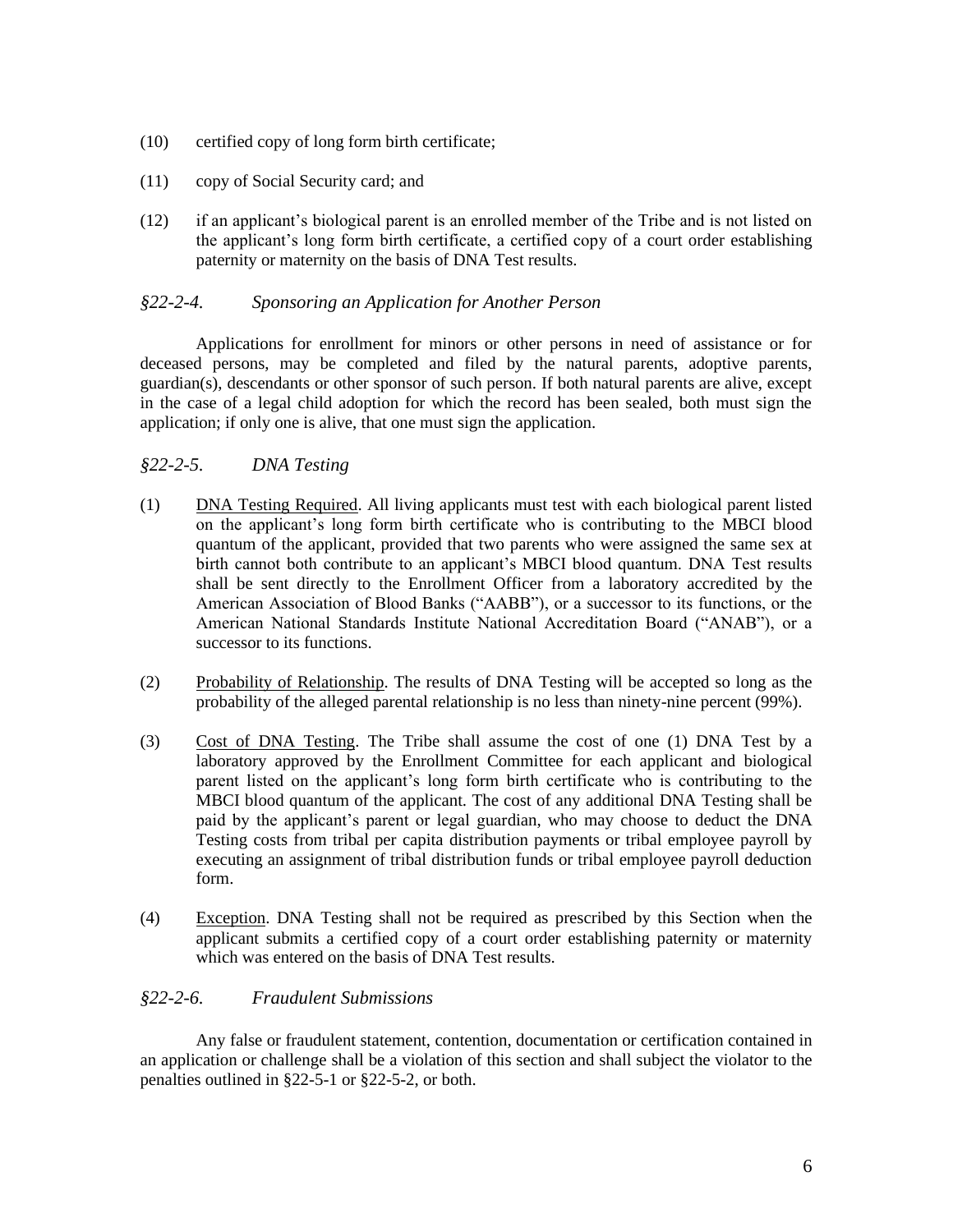#### <span id="page-6-0"></span>*§22-2-7. Applications to be Numbered and Dated*

The Enrollment Officer shall assign an identifying number and shall record the date of each enrollment application received. An acknowledgement of receipt should be sent to the applicant or sponsor within thirty (30) days

# <span id="page-6-1"></span>*§22-2-8. Applications for Change in Blood Quantum Calculation*

Persons may also submit applications for changes in blood quantum calculation based upon new or additional information about paternity or maternity. Likewise the Officer or Committee may make changes in blood quantum for any member based upon additional knowledge; provided, however, that any change in blood quantum which would result in a quantum below one-half shall result in a disenrollment action, as described in §22-4-2.

# <span id="page-6-2"></span>*§22-2-9. Review of Applications*

The Enrollment Officer shall review all applications for enrollment and shall consider the information provided in such applications, together with all other available evidence concerning the applicant's eligibility for membership. If the proof is clear and convincing and all documentation present, the Enrollment Officer shall prepare a resolution for enrollment for committee adoption; in any other case the Enrollment Officer shall request a committee meeting to discuss the actual or apparent shortfalls in the application. Where the Committee considers additional information is needed, it may request such information and may request a person to appear before the Committee for a personal interview. In addition, in order to determine with further specificity the applicant's parentage, the Committee may request an applicant or signing parent to submit to DNA testing or if the applicant or signing parent refuses, may submit a motion to the Tribal Court or the appropriate county court for an order requiring a DNA test.

# <span id="page-6-3"></span>*§22-2-10. Committee Recommendation*

The person or sponsor filing an application shall have the burden of proof to establish to the satisfaction of the Committee that the applicant meets all requirements for Tribal membership. Should the Committee be satisfied, it shall make a recommendation that the application be approved in the form of a Committee resolution. Should the Committee not be satisfied, after requests for further information or personal interview, if such have occurred, it shall in resolution form, make a rejection.

# <span id="page-6-4"></span>*§22-2-11. Notices*

- (1) Notice Required. Every person or sponsor filing an application for enrollment shall be served with written notice of recommendation of rejection by the Committee.
- (2) Notice of Rejection. If the Committee rejects an application, the notice shall list the reason(s) for rejection and provide that the rejection may be appealed to the Tribal Council. The notice shall indicate the time within which an appeal may be commenced and the procedure for commencing such appeal. The notice shall also specify that upon discovery and furnishing of additional documentation, a reapplication may be made.
- (3) Approval. If the Committee recommends approval for an application, the application will be considered by the full Tribal Council at its next meeting.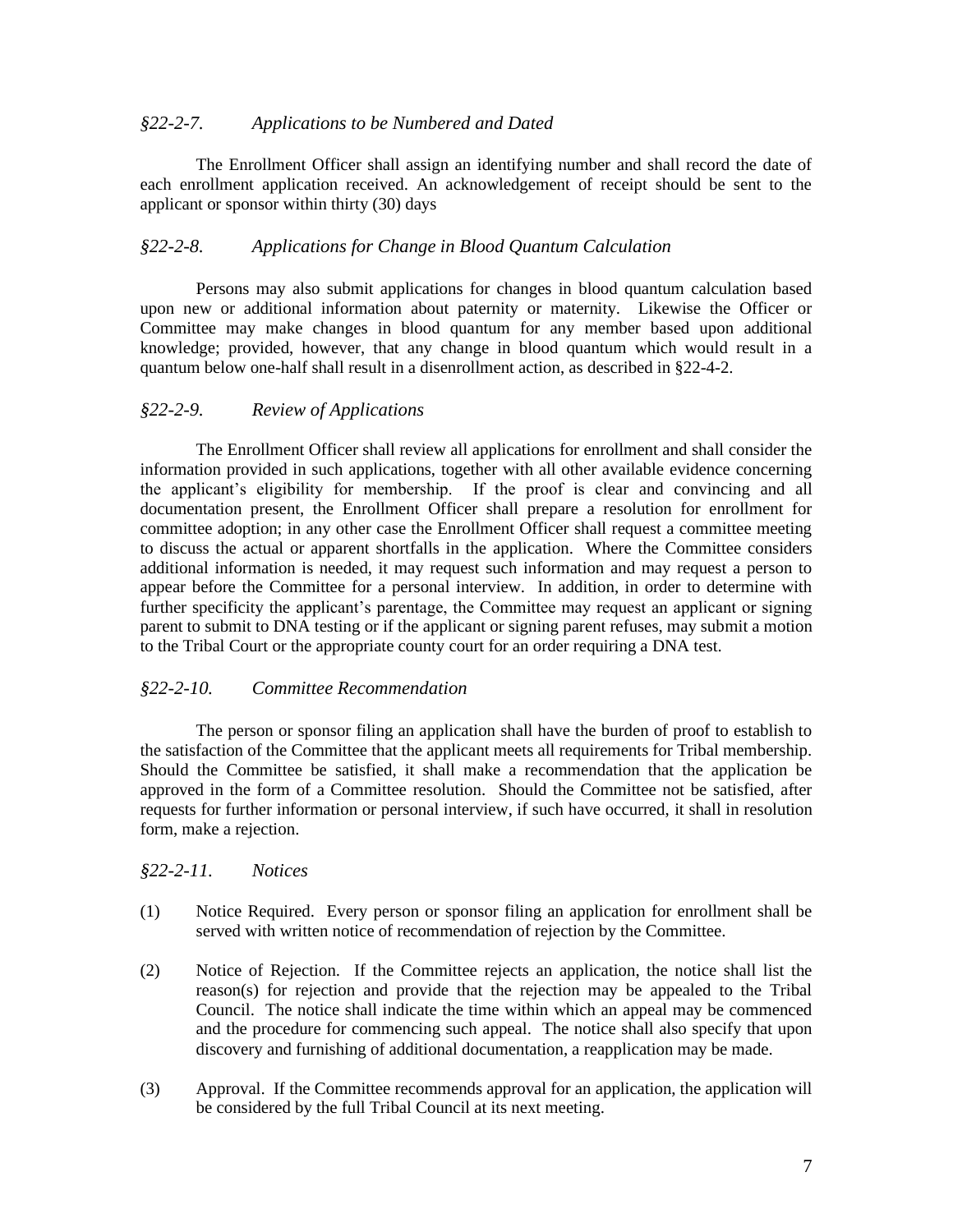- (4) Notice of Challenge. Any member of the Mississippi Band of Choctaw Indians may challenge the membership of any person on the current roll. The challenge shall be in letterform, addressed to and filed with the Committee. A separate challenge shall be file for each person whose membership is challenged. The member making the challenge must provide the information and/or documentation on which the challenge is based. The Committee shall determine whether or not the information submitted with the challenge is adequate to proceed with disenrollment procedures as outlined in §22-4-2. If the Committee determines that the information is not adequate to proceed, the challenger shall be notified in writing. If the Committee determines that the information is adequate, the member challenged, if a competent adult, or that member's sponsor, if the member is not a competent adult, and the challenger shall be notified pursuant to §22-4-2. The notice shall include a copy of the challenge and of any documentation that accompanied the challenge.
- (5) Manner of Giving Notice. The notices required to be given under this Chapter shall be given promptly after a determination of recommendation or challenge is made and shall be sent by certified mail with postage thereon fully prepaid, with a return receipt requested to the address provided on the application or at such different address as may be subsequently provided by the person or sponsor in writing.

### <span id="page-7-0"></span>*§22-2-12. Commencing an Appeal*

To commence an appeal, the person or sponsor must clearly express an intent to appeal to the Tribal Council, addressed to the Chief in a written instrument within thirty (30) days after the notice of rejection is sent to the person or sponsor.

#### <span id="page-7-1"></span>*§22-2-13. Tribal Council Hearing*

The Tribal Council shall hold a hearing on the appeal at its next regular meeting or at a special called meeting prior to the next regular meeting if the appeal is included in the call for the meeting. At the hearing, the Council will review the written record. The hearing shall be held in executive session and the Council shall review the facts and make a final decision. The final decision shall be announced at the conclusion of the executive session or no later than thirty (30) days of the meeting. The decision of the Council shall be final.

#### <span id="page-7-2"></span>*§22-2-14. Enrollments by Resolution*

Each enrollment in the Tribe shall be approved by resolution of the Tribal Council. Each such resolution may contain one or more enrollments.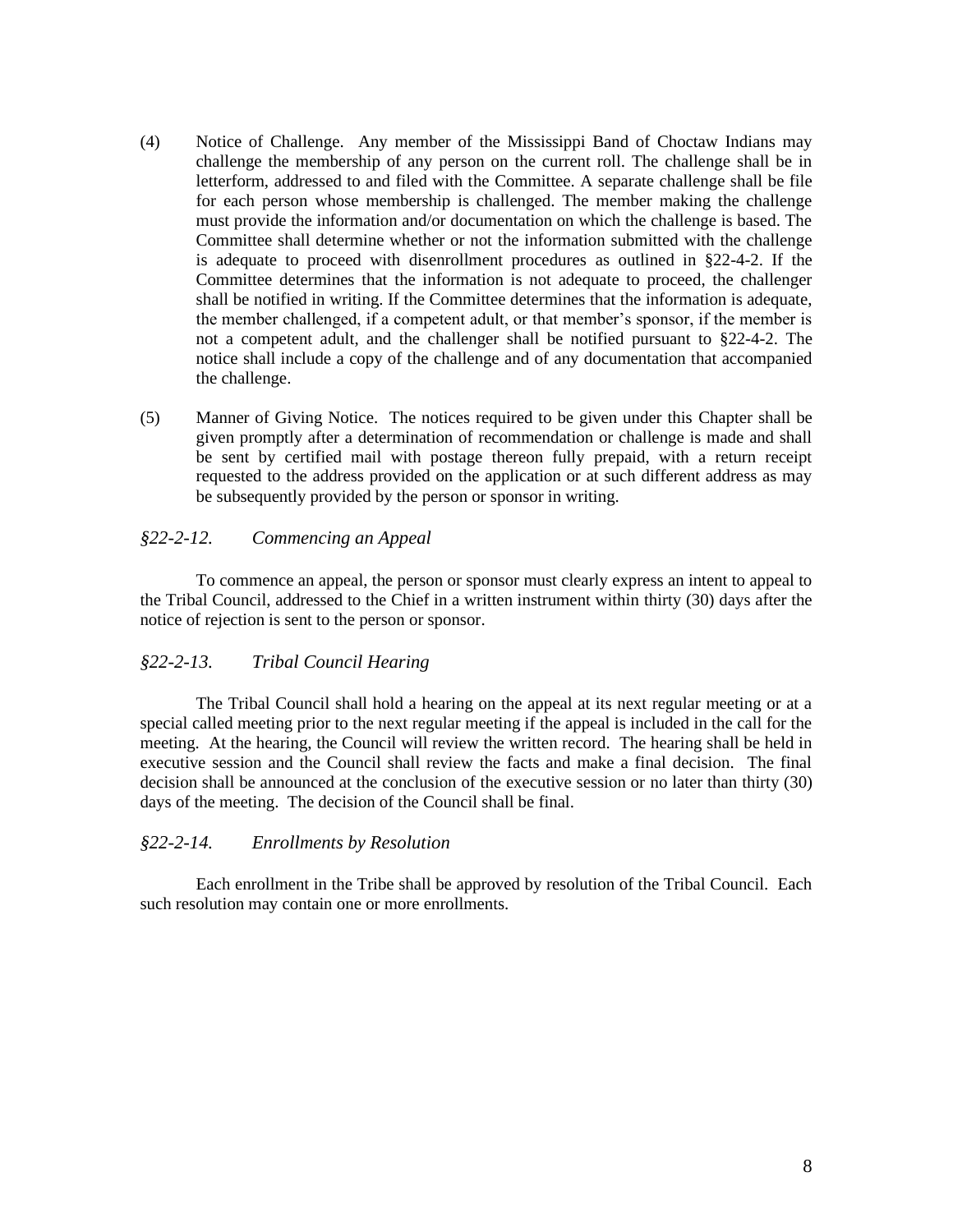# <span id="page-8-0"></span>**CHAPTER 3. MEMBERSHIP ROLL**

#### <span id="page-8-1"></span>*§22-3-1. Current Membership Roll*

The Current Membership Roll shall contain the names of all enrolled members of the Tribe. For each such person, the roll shall also indicate to the maximum extent possible the person's enrollment number, sex, date of birth, degree of Mississippi Choctaw blood quantum, degree of Indian blood quantum, parents' blood quanta, address, date of enrollment, and the name and roll number of the person's parents. Any notations made upon such roll shall indicate by whom such notations were made, the date and the authority for making such notations.

#### <span id="page-8-2"></span>*§22-3-2. Roll to be Kept Current*

The Committee shall cause the roll to be kept current and shall semi-annually review the roll for such purposes. The names of all persons who are deceased and all persons who have relinquished their membership in the Tribe in writing and those disenrolled by resolution shall be noted in the roll. The names of all persons whose applications for enrollment have been approved by the Council shall be promptly added to the roll.

#### <span id="page-8-3"></span>*§22-3-3. Master Roll*

All persons whose names are listed and numbered on the official census roll of the Tribe of January 1, 1940, as corrected at any time prior to the enactment of this Title and approved by the Secretary of the Interior, form the base roll.

#### <span id="page-8-4"></span>*§22-3-4. Children Born to Members on the Initial Base Roll*

Article III, Section 1, of the Revised Constitution and Bylaws of the Mississippi Band of Choctaw Indians provides that the Tribe's membership shall consist of "all Choctaw Indians of one-half (1/2) or more Choctaw blood residing in Mississippi, January 1, 1940, as shown by the census roll maintained by the Bureau of Indian Affairs at the Choctaw Agency," and "any child of one-half (1/2) or more Choctaw blood born to any enrolled member of the Band after January 1, 1940."

#### <span id="page-8-5"></span>*§22-3-5. Adopted Members*

Article III, Section 2, of the Revised Constitution and Bylaws of the Mississippi Band of Choctaw Indians provides that the Tribal Council "shall have the power to pass ordinances … governing…the adoption of new members.…" For purposes of this Title, adoption into membership shall be considered the enrollment of persons who qualified for inclusion on the January 1, 1940, census roll, but were omitted from that roll.

### <span id="page-8-6"></span>*§22-3-6. Enrollment Review*

Within six (6) months of enactment of this Title, the Committee shall cause to begin an enrollment review of the members of the Mississippi Band of Choctaw Indians. This review will include an examination of documents relevant to qualifications for membership in order to confirm those qualifications. If any required document is absent from a member's enrollment file, the review for that individual will be placed on hold until such time as the documents(s)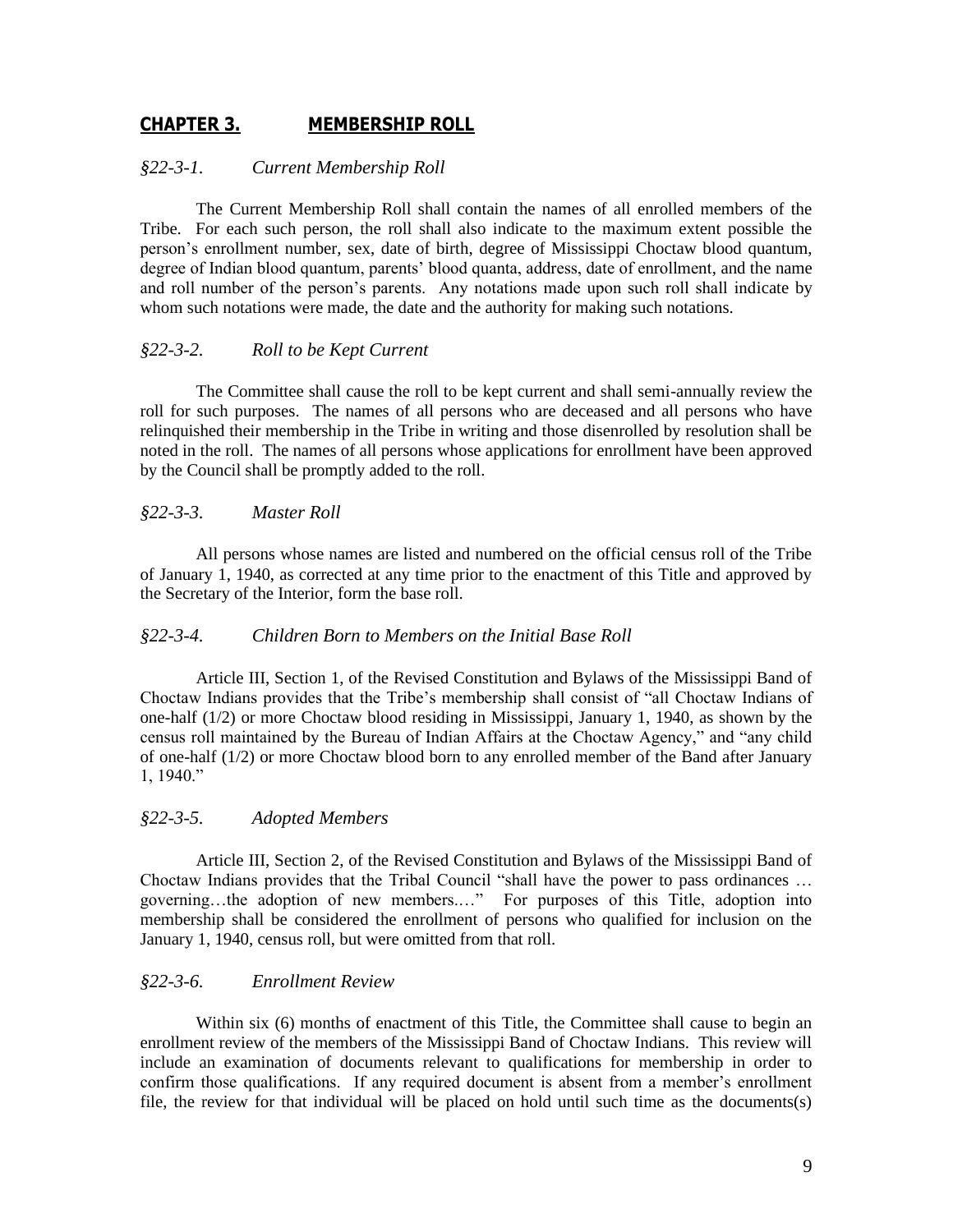is/are provided by the member. Any person whose file is on hold for one year after the completion of the review of all records shall be excluded from any distribution until such time as the required documentation is provided.

# <span id="page-9-0"></span>*§22-3-7. Maintenance of the Current Membership*

- (1) It shall be the duty of the Enrollment Officer to correct the master membership roll and develop and maintain the current membership roll.
- (2) The Enrollment Officer shall have full and free access to the files of the Bureau of Indian Affairs Choctaw Agency.
- (3) The Enrollment Officer shall make a complete copy of the updated census roll of January 1, 1940, currently on file at the Choctaw Agency. The Officer shall remove from this working copy the names of the persons who do not qualify for membership, including non-Indians married to Tribal members, persons of other Indian Tribes (whose names are preceded by the initials "NE," meaning Not Enrolled) and persons who died prior to the date of the most recent census but whose names are placed on the roll through error.
- (4) Each person whose name was listed on the census of January 1, 1940, the Initial Base Roll, must be accounted for.
- (5) The Officer shall add to the working copy of the initial base roll persons born prior to and living on the date of the census whose names should have been on the list, but through error do not appear. (Persons in this category may be parents of persons listed on the 1940 census or descendants, brothers or sisters of persons on the list.) At this point, corrections should be made in the spelling of names, surnames of illegitimate children, and dates of birth.
- (6) The Officer shall prepare a corrected initial base roll for submission for approval of the Secretary of the Interior and shall list information in columns headed as follows:
	- (a) Roll number;
	- (b) Name;
	- (c) Sex;
	- (d) Date of birth;
	- (e) Degrees of Choctaw and Indian blood;
	- (f) Relationship to base enrollee; and
	- (g) Remarks;
- (7) Upon completion of the basic membership roll and upon its approval by the Secretary of the Interior, a current membership roll shall be maintained by the Enrollment Officer in a Tribal computer system.
- (8) The current roll shall be based upon the corrected base roll and shall be prepared by deleting the names of those who have died, relinquished membership or lost membership for any reason and prior to the date of the current roll. (These latter shall be added on the basis of birth certificates, Choctaw health records or other sources.) In addition, those persons admitted to membership through the application process will also be added.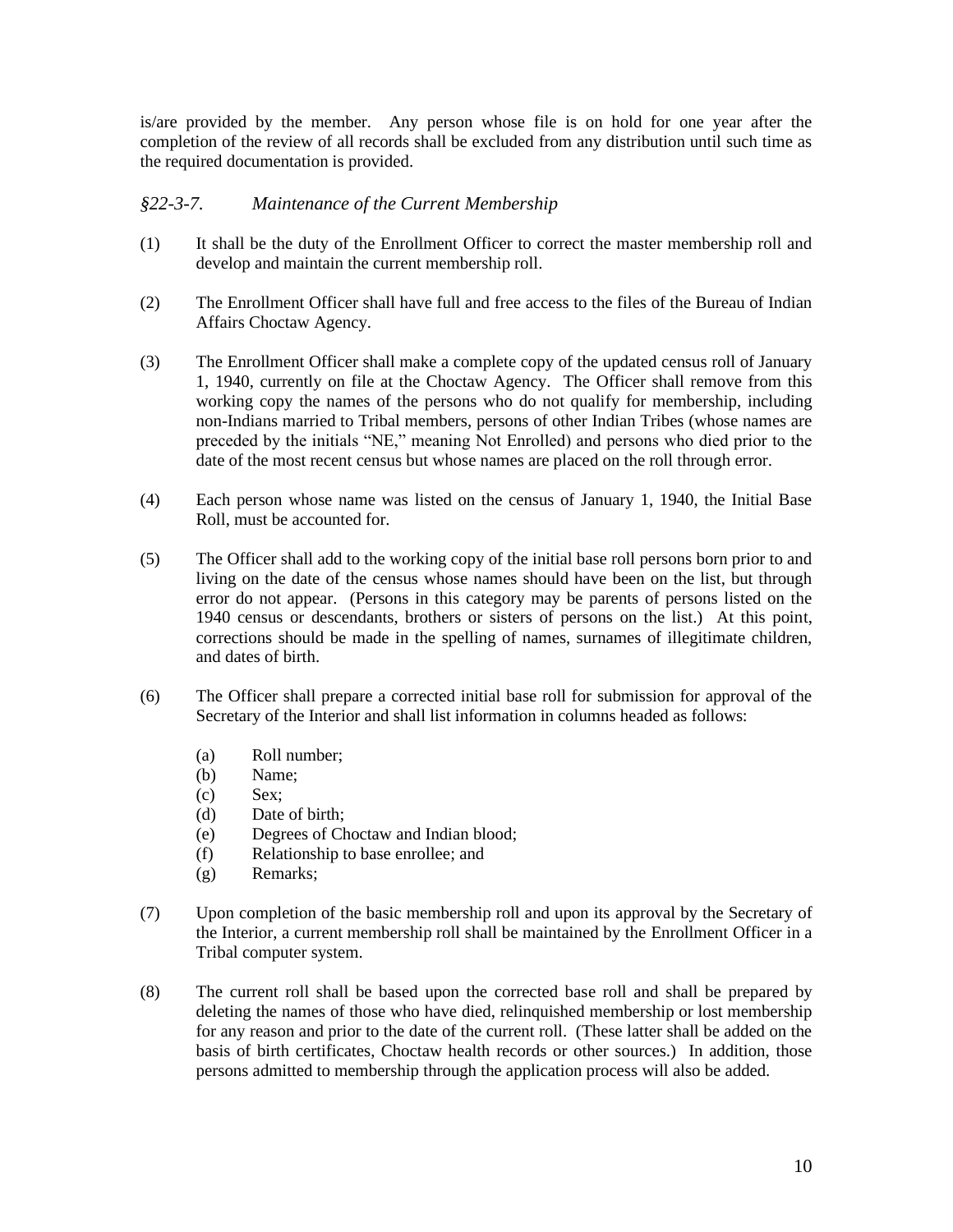(9) A copy of the current roll shall be subject to computer run each July 1 and preserved in the enrollment files and the Tribal Archives. The Enrollment Officer shall also send a copy to the Choctaw Agency and shall, in general, see to the safety and protection of this and other enrollment records.

#### <span id="page-10-0"></span>*§22-3-8. Genealogical Records*

The Enrollment Officer shall also maintain an individual file on each member of the Mississippi Band of Choctaw Indians. Each file folder shall contain the following items:

- (1) Application Form;
- (2) Social Security Number;
- (3) Birth Certificate (long form);
- (4) Correspondence to and from Enrollment Officer;
- (5) Copies of resolutions affecting enrollment;
- (6) All other documentation on the person pertinent to membership; and
- (7) Death certificate.

The birth certificate may be obtained at Tribal expense, in which case the Enrollment Officer may request two certified copies from the appropriate state, one for the file and one for the individual. If copies are ordered for individuals, the cost of the additional copy must be paid by the individual.

#### <span id="page-10-1"></span>*§22-3-9. Access to Records*

The Tribe's current roll may be viewed by any member of the Mississippi Band of Choctaw Indians who comes to the office; however, neither the roll nor any portion thereof may be copied and/or distributed to any person or organization without the prior approval of the Chief. Information in the genealogical files in individual folders of living individuals shall be considered confidential and it shall not be available to anyone except the individual member (or his guardian or someone to whom he has given certified power of attorney), to enrollment staff or to Committee or Council members (but only collectively, in cases of consideration of a resolution for enrollment or disenrollment or in case of an appeal). Individuals wishing to further assure that specific information in their file be kept confidential should submit a signed and notarized affidavit to that effect, which will also be maintained in the file.

# <span id="page-10-2"></span>*§22-3-10. Preservation and Duplication of Records*

The current roll as updated shall be copied from time to time on a regular basis, in two copies one submitted to the Choctaw Agency and one submitted to the Tribal Archives. The genealogical files shall be microfilmed from time to time on a regular basis, with one microfilmed copy going to the Tribal Archives and one to be preserved elsewhere, presumably in a fireproof location in the Tribal Office or with the microfilm company.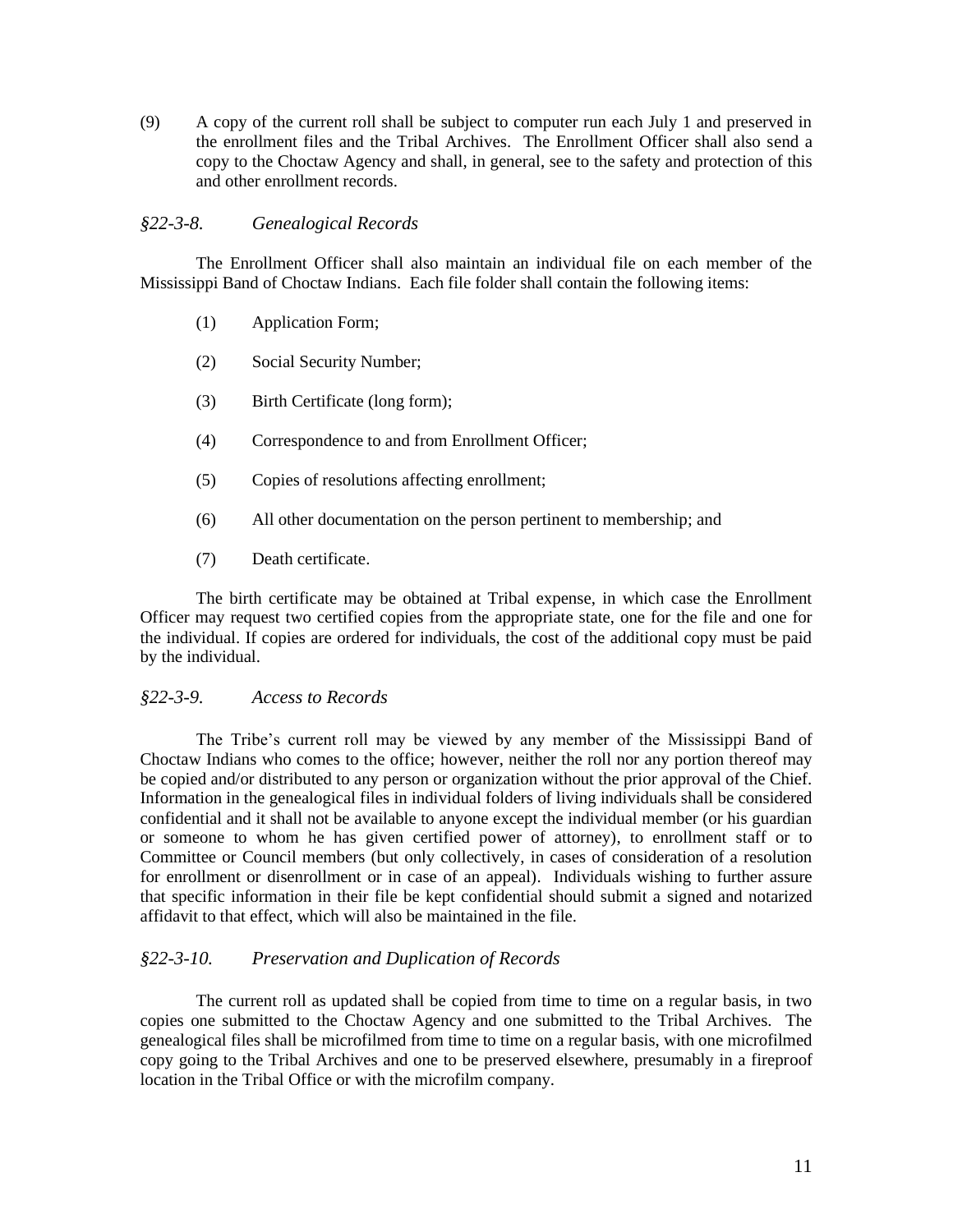#### <span id="page-11-0"></span>*§22-3-11. Updating Records*

Upon receipt of appropriate documentation, the Enrollment Officer is authorized to update information on the Tribal Roll and in the genealogical records. The following documentation is deemed adequate for such actions to be taken:

| (1) | Name Change:           | Marriage license;<br>Divorce decree;<br>Court order changing name;<br>Amended Certificate of Birth        |
|-----|------------------------|-----------------------------------------------------------------------------------------------------------|
| (2) | <b>Address Change:</b> | Written statement signed by member or guardian.                                                           |
| (3) | Death:                 | Death certificate;<br>Mortuary records;<br>Hospital records; and<br>Written, signed statement of relative |

Any change for which none of the above documents is available must be approved by the Committee by resolution and a copy of the resolution will be placed in the appropriate folder(s).

#### <span id="page-11-1"></span>*§22-3-12. Computerized Records*

The Enrollment Officer's computerized records may be partially shared with other Tribal programs needing information or statistics. For purposes of this Title, only the name, birth date, enrollment number and blood quantum are considered to be public information and may be shared with the Tribal Health Department's health records component and/or other appropriate agencies. Natural parents' names, in cases of adoption or other names of information, at the request of the individual, may be encoded as "Sealed" in the computer record and will be available only in the physical enrollment or genealogical files.

#### <span id="page-11-2"></span>*§22-3-13. Membership Cards*

Upon approval of the Tribal Council, the Enrollment Office may also develop and maintain a system of membership cards for Tribal members and issue, renew and revoke such cards; and the Committee may promulgate rules and regulations on such membership card system as it may deem fit.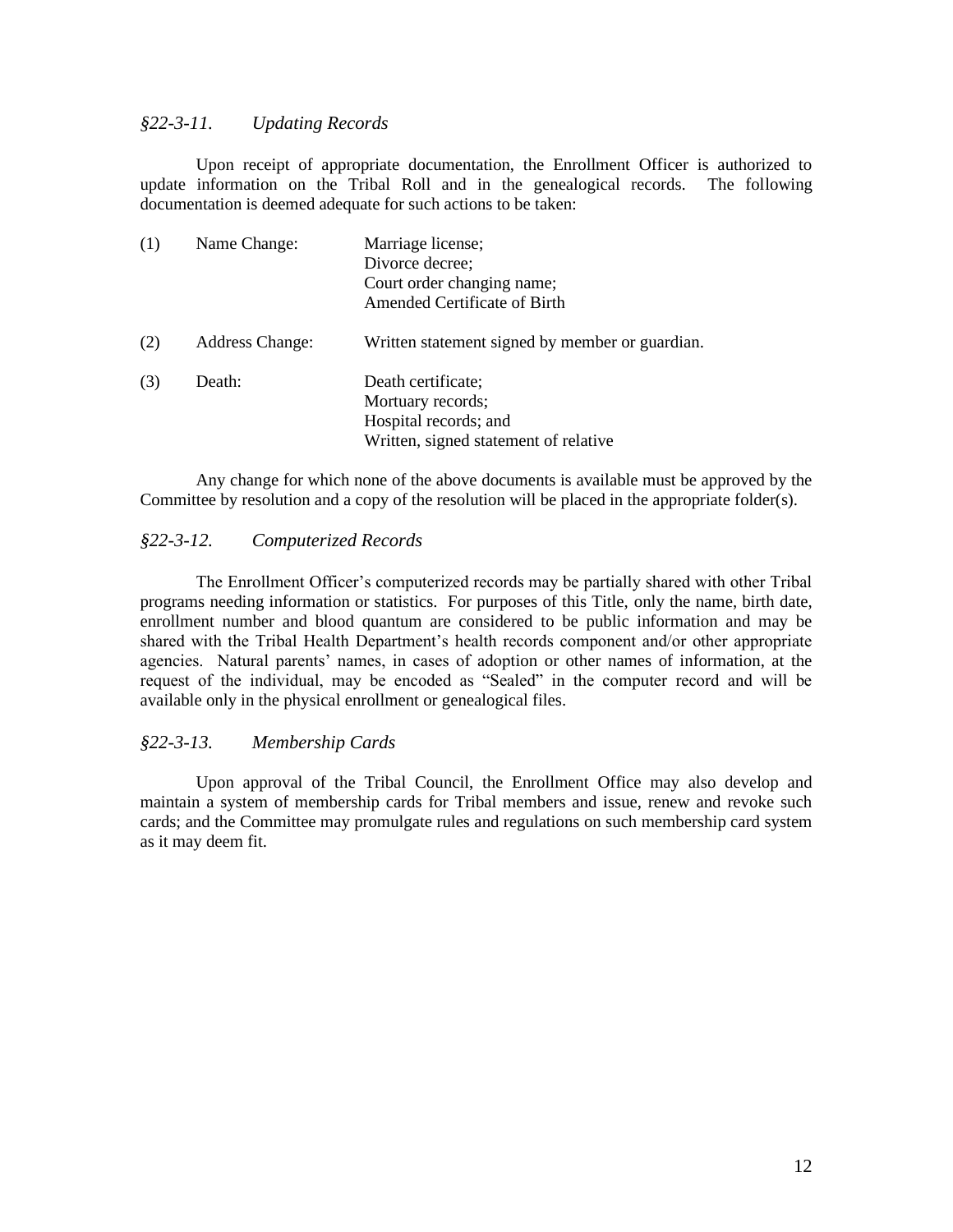# <span id="page-12-0"></span>**CHAPTER 4. LOSS OF MEMBERSHIP**

### <span id="page-12-1"></span>*§22-4-1. Relinquishments*

- (1) Any adult member of the Mississippi Band of Choctaw Indians may voluntarily relinquish his membership. The membership of any member of the Mississippi Band of Choctaw Indians who is not at least eighteen (18) years of age may be relinquished by his parents (if both are living, both must sign) or guardians. Such a relinquishment must be in writing and the signature(s) must be notarized.
- (2) Any member wishing to relinquish membership will be encouraged to do so, on a conditional relinquishment form to be prepared by the Committee. In such case, the relinquishment will become effective upon the acceptance of that individual into membership of another Tribe. The member's name will not be removed from the Mississippi Band of Choctaw Indians' Tribal Roll until documentation of the acceptance into the other Tribe's membership is received. In the case of relinquishments on behalf of children under eighteen (18), the parents or guardians must meet in person with the Committee to discuss the proposed relinquishment.
- (3) Any adult member insist upon relinquishment in writing without using the conditional relinquishment form, the Enrollment Office will comply with the member's wishes and will remove the member's name from the Tribal Roll as of the date on which the Tribal Council approves the relinquishment.
- (4) Any member eighteen (18) or over who relinquishes membership in the Mississippi Band of Choctaw Indians, may not reapply for membership in the Tribe and his membership shall be henceforth forfeited. Minors who have relinquished may reapply on or after their eighteenth (18th) birthday but, if admitted or readmitted to membership after their eighteenth (18th) birthday, may only relinquish once after that time.

# <span id="page-12-2"></span>*§22-4-2. Disenrollments*

- (1) Who may be disenrolled. A Tribal member shall be disenrolled when it is discovered either by Enrollment Office staff, Enrollment Committee action, or by a challenge submitted by a member of the Tribe pursuant to 22-2-11(4) that he/she is:
	- a) Was erroneously enrolled in that he/she did not meet the constitutional membership criteria at the time of enrollment. This "erroneous enrollment" may have resulted from fraudulent submissions, mistakes in blood degree computations or inadequate research.
	- b) OR is found to be currently enrolled with another Indian tribe and does not relinquish the membership in the other tribe within thirty (30) days of receipt of a certified letter from the Enrollment Officer informing him/her of the necessity to submit the required relinquishment.
	- c) Procedure for Disenrollment. A member identified as subject to disenrollment pursuant to the above sub-section shall be notified by certified mail, return receipt requested, of the pending action. If the disenrollment action was begun by a challenge from a member pursuant to §22-2-11(4), the notice shall include a copy of the challenge and of any documentation that accompanied the challenge.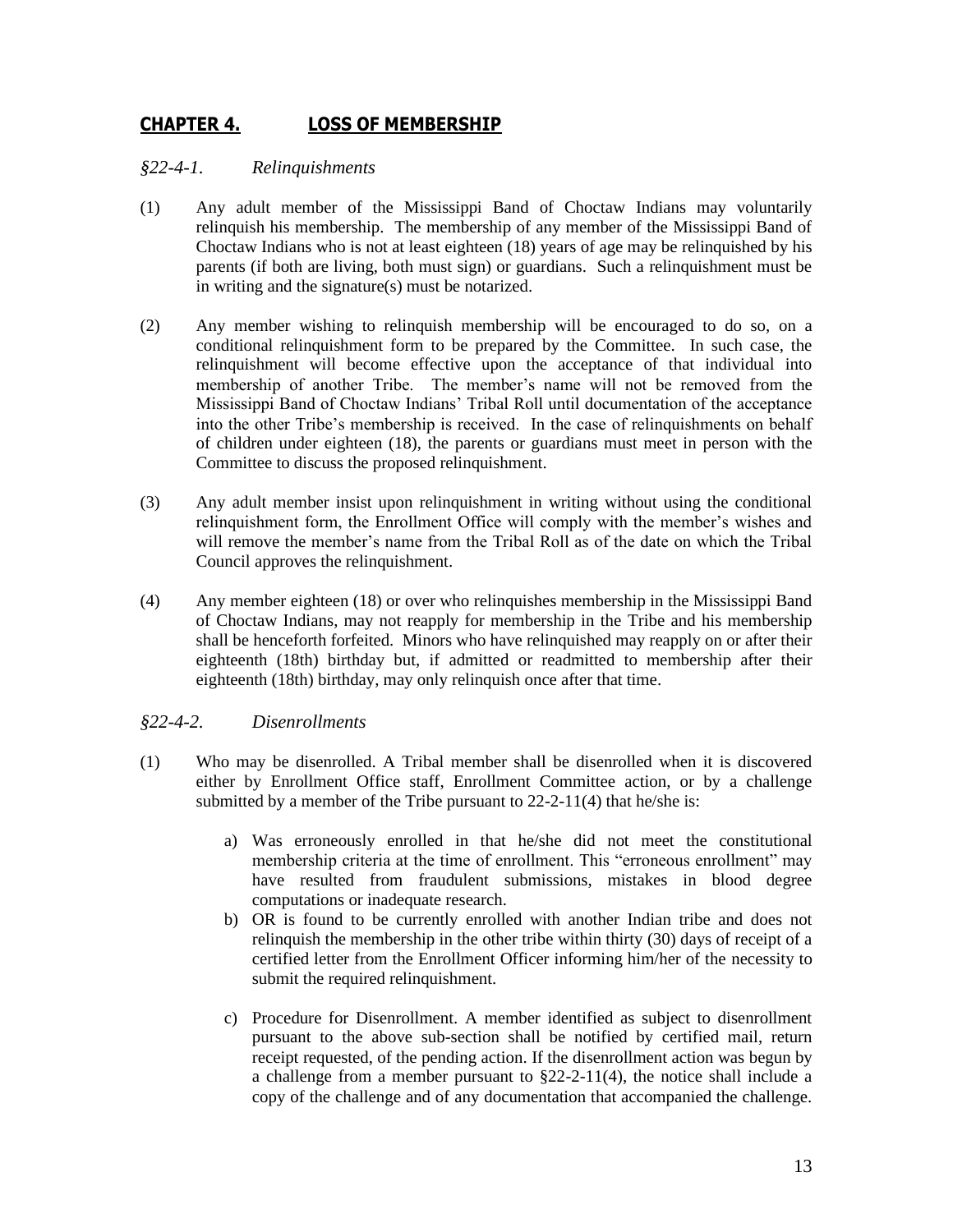Included in the notice shall be the date set for a hearing before the Committee to consider the matter. Following the hearing, whether or not the challenged member makes any appearance or response, the Committee shall determine whether or not it is going to recommend to the Council that the member be disenrolled. Such recommendation shall be documented in a Committee resolution. If, following the hearing, the Committee does not recommend disenrollment, the member and the challenger shall be notified of the Committee's action. If, following the hearing, the Committee does recommend disenrollment, the Committee's resolution together with all the pertinent information and files shall be delivered by the Enrollment Officer to the Tribal Council for its action. The Tribal Council shall determine whether or not the member is to be disenrolled based upon the information transmitted to them. The decision of the Tribal Council shall be documented in a Council resolution. The files shall be returned to the Enrollment Office immediately after Council action. The disenrolled member shall be notified of the action taken by certified mail, return receipt requested. Disenrollment action by Tribal Council is final, and no other appeal process is available.